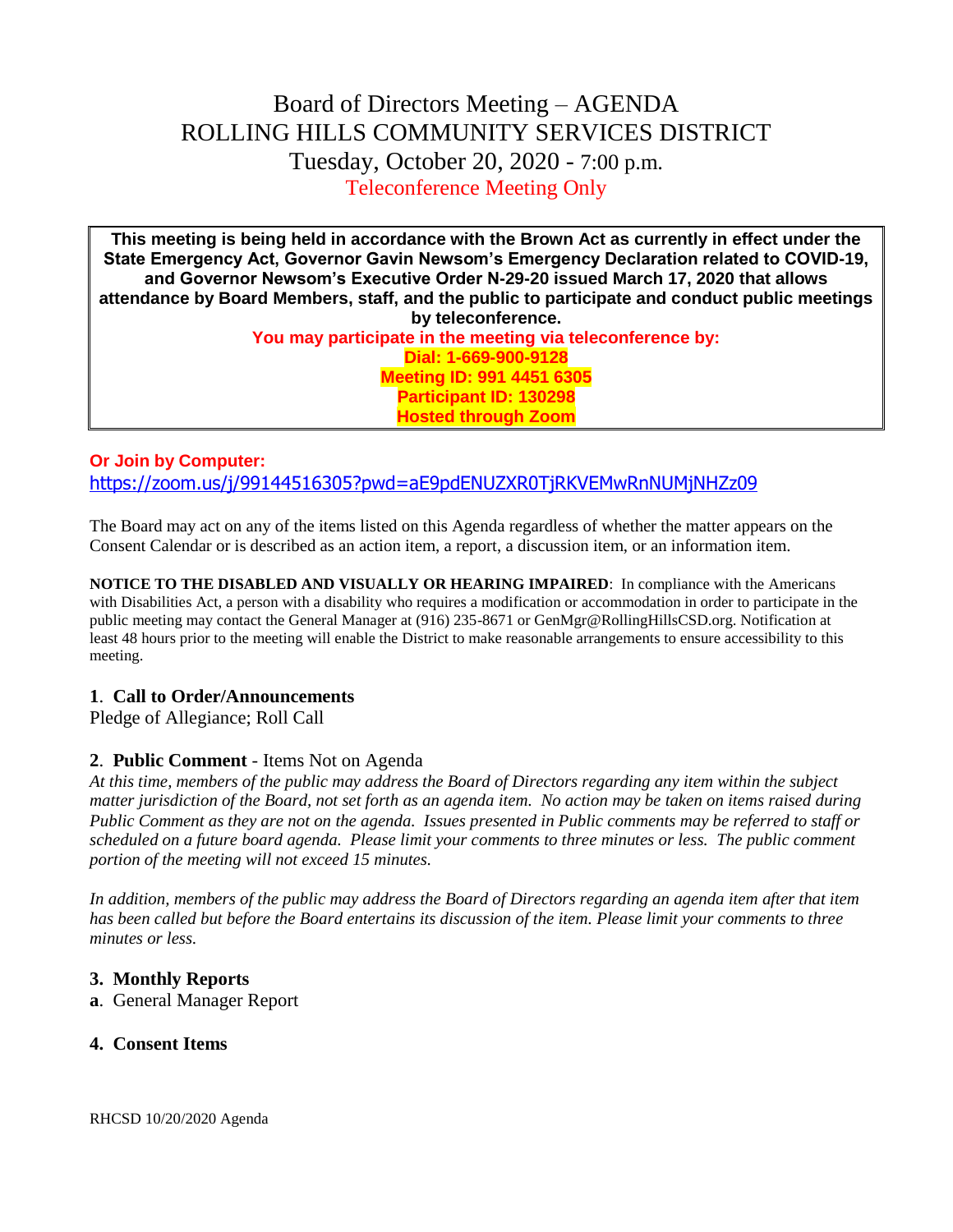*All items on the Consent Calendar are considered routine and will be approved without discussion by a single roll call vote. Any Board Member or member of the public may remove any item from the Consent Calendar. If an item is removed, it will be discussed separately following approval of the remainder of the Consent Calendar. Any Board Member may abstain from one or more items on the Consent Calendar.*

**a**. Approve and file Minutes of the September 15, 2020 regular meeting of the Board of Directors **b.** Correspondence accept and file:

- 1) Umpqua Bank statement for period ending September 30, 2020
- 2) Financial Reports prepared by the Auditor-Controller's office period ending September 30, 2020

3) County of El Dorado Auditor-controller Memo re Property Tax Revenue Estimates for FY21 Lien Date Tax Rolls

4) CalPERS Actuarial Circular Letter dated September 21, 2020, re Pension Outlook 2019 Valuation Data Now Available

Consent Items Pulled for Discussion:

#### **5. Old Business**

- **a. Folsom Heights Development Project – Prima Road Emergency Vehicle Access (EVA) –** Staff to provide oral update – no new information received by the District on this issue. (Informational Item)
- **b. Planning for Long Range Funding for Road Maintenance and Repairs and other Infrastructure Expenses –** Discussion of funding deficit and potential division of deficit amount and new funding levels by zone. Further, staff seeks approval of expenditure of \$1,960.00 from approved budget to update the existing Reserve Study for the upcoming fiscal year including an updated Component List based on a series of interviews and discussions. The updated Reserve Study Report does not include a photographic inventory. (Discussion/Possible Action Item)
- **c. El Dorado County Planning Department Variance for Berkshire Park Development Plan** Discussion regarding possible changes to Park plan design in light of information received from Planning Department regarding size of shed structure to be allowed (Discussion/Possible Action Item)
- **d. Summerfield Open Space/Belhaven Property Fire Mitigation Work –** Consideration of expenditure of not to exceed \$2,850 for work to remove 10 feet of brush from the Summerfield open space Belhaven property area to reduce the risk of fire; or consideration of performing this work as a volunteer project. (Discussion/Possible Action Item)

#### **6. New Business**

**a. Yahoo Groups Ending –** Notification that Yahoo Groups will be eliminated; discussion of Board's means for communication and distribution of news electronically. (Discussion/Possible Action Item)